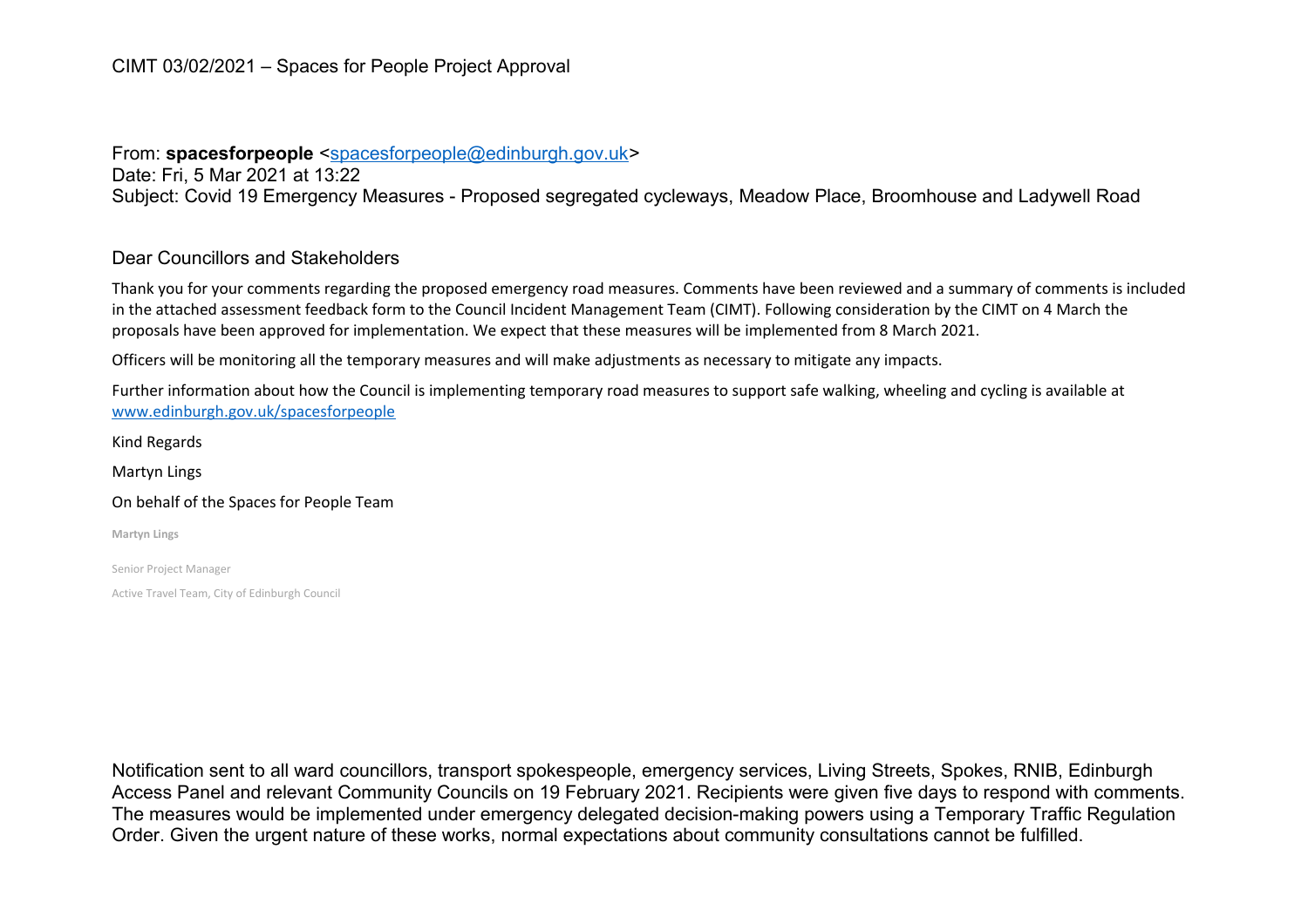# **Project Proposal**

| Location                                         | <b>Justification</b>                                                                                                                                                                                                                                                                                                                                                                                                                                                                                                                                                                                             | <b>Recommendation</b>                                                                                                                                          |
|--------------------------------------------------|------------------------------------------------------------------------------------------------------------------------------------------------------------------------------------------------------------------------------------------------------------------------------------------------------------------------------------------------------------------------------------------------------------------------------------------------------------------------------------------------------------------------------------------------------------------------------------------------------------------|----------------------------------------------------------------------------------------------------------------------------------------------------------------|
| Meadow Place,<br>Broomhouse and<br>Ladywell Road | As part of overall emergency measures, we are proposing to re-<br>designate key parts of the road network on Meadow Place Road,<br>Broomhouse Road and Ladywell Road to help cyclists and pedestrians<br>travel safely while meeting physical distancing requirements. This is a<br>re-issue of a scheme that was previously published for notification last<br>year and has since had some design alterations. In summary the<br>design includes:                                                                                                                                                               | Implement the scheme as set out<br>in the design drawings, but with<br>consideration to adding additional<br>red screed markings at side<br>streets/d islands. |
|                                                  | Introduction of segregated cycleways on Meadow Place Road,<br><b>Broomhouse Road and Ladywell Road</b><br>Retention of access to driveways along the route<br>Additional restriction of parking at all times alongside the<br>$\bullet$<br>segregation along certain sections<br>Retention of loading and blue badge parking along the route<br>Retention of existing bus stops<br>Retention of residents parking on Ladywell Road, where<br>residents don't have driveways or parking close by.<br>Retention of some on street parking bays for the Medical and<br>$\bullet$<br>Records centre on Ladywell Road |                                                                                                                                                                |

## **Feedback**

| Comment            | <b>Comment</b>                                                | <b>Response</b>                                        |
|--------------------|---------------------------------------------------------------|--------------------------------------------------------|
| from               |                                                               |                                                        |
| <b>Councillors</b> | No comments from Councillors                                  |                                                        |
| Edinburgh          | We are pleased to note that you propose the "Retention of     | All the disabled bays are being retained and whilst    |
| Access             | loading and blue badge parking along the route".              | there is a reduction in general unrestricted kerbside  |
| Panel              |                                                               | parking, there is no new in loading blip restrictions, |
|                    | However, we note also that you propose "Additional            | so their should be a retention of space availability   |
|                    | restriction of parking at all times alongside the segregation | for blue badge parking.                                |
|                    | along certain sections."                                      |                                                        |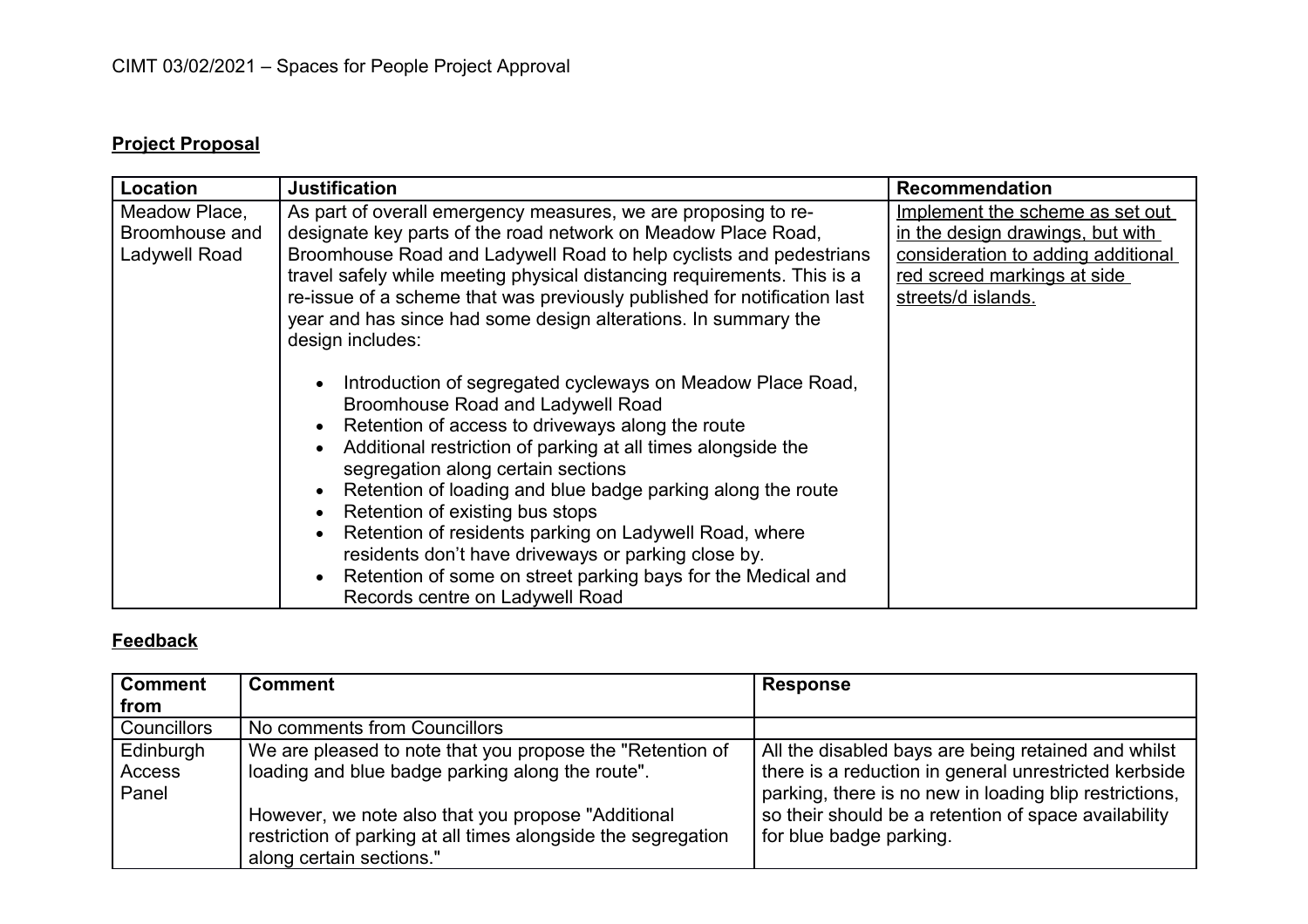|        | Please ensure that the availability of parking for blue badge<br>holders is equivalent to current provision, including parking<br>in places where loading is not prohibited by double-blips.                                                                                                                                                                                                                                                                                                                                                                               |                                                                                                                                                                             |
|--------|----------------------------------------------------------------------------------------------------------------------------------------------------------------------------------------------------------------------------------------------------------------------------------------------------------------------------------------------------------------------------------------------------------------------------------------------------------------------------------------------------------------------------------------------------------------------------|-----------------------------------------------------------------------------------------------------------------------------------------------------------------------------|
| Spokes | Spokes welcomes in principle the provision of segregated<br>cycle lanes on Meadow Place Road and the lowering of the<br>speed limit.                                                                                                                                                                                                                                                                                                                                                                                                                                       |                                                                                                                                                                             |
|        | This is a busy main road with a lot of traffic, and temporary<br>protected cycleways and a lower speed limit will help to<br>make cycling for short, everyday journeys more of an option<br>for people in the local community. This will help reduce the<br>spacing pressures on bus occupancy, and also enable<br>former bus users to travel in the fresh air rather than<br>transferring to confined car interiors possibly shared with<br>others.                                                                                                                       |                                                                                                                                                                             |
|        | However, we are disappointed with some elements of the<br>revised plans for this SfP scheme, as it is less ambitious<br>than the initial ones we commented on in July 2020. We<br>have several points to feed back.                                                                                                                                                                                                                                                                                                                                                        |                                                                                                                                                                             |
| Spokes | <b>Meadow Place Road south of Ladywell Road junction</b><br>The earlier scheme plans featured bus stop bypasses along<br>Meadow Place Road, but the revised plans have removed<br>the bus stop bypasses. Our preference would be to<br>reinstate these as part of the proposals in order to make the<br>protected cycleway continuous and consistent. A paper (in<br>conjunction with Sustrans) on how to treat bus stops in SfP<br>schemes was promised months ago - this is long overdue,<br>which is resulting in substandard provision in schemes such<br>as this one. | Due to budget and time limitations we are not able<br>to introduce floating bus stops. We note your desire<br>for the development of a paper of temp floating bus<br>stops. |
| Spokes | Protected cycle provision stops short of the Broomhouse<br>roundabout. Is there any scope to provide improvement<br>here?                                                                                                                                                                                                                                                                                                                                                                                                                                                  | The cycleways reach the roundabout however<br>segregation ends at the crossing, this was to give<br>cyclists plenty of space to re-position themselves                      |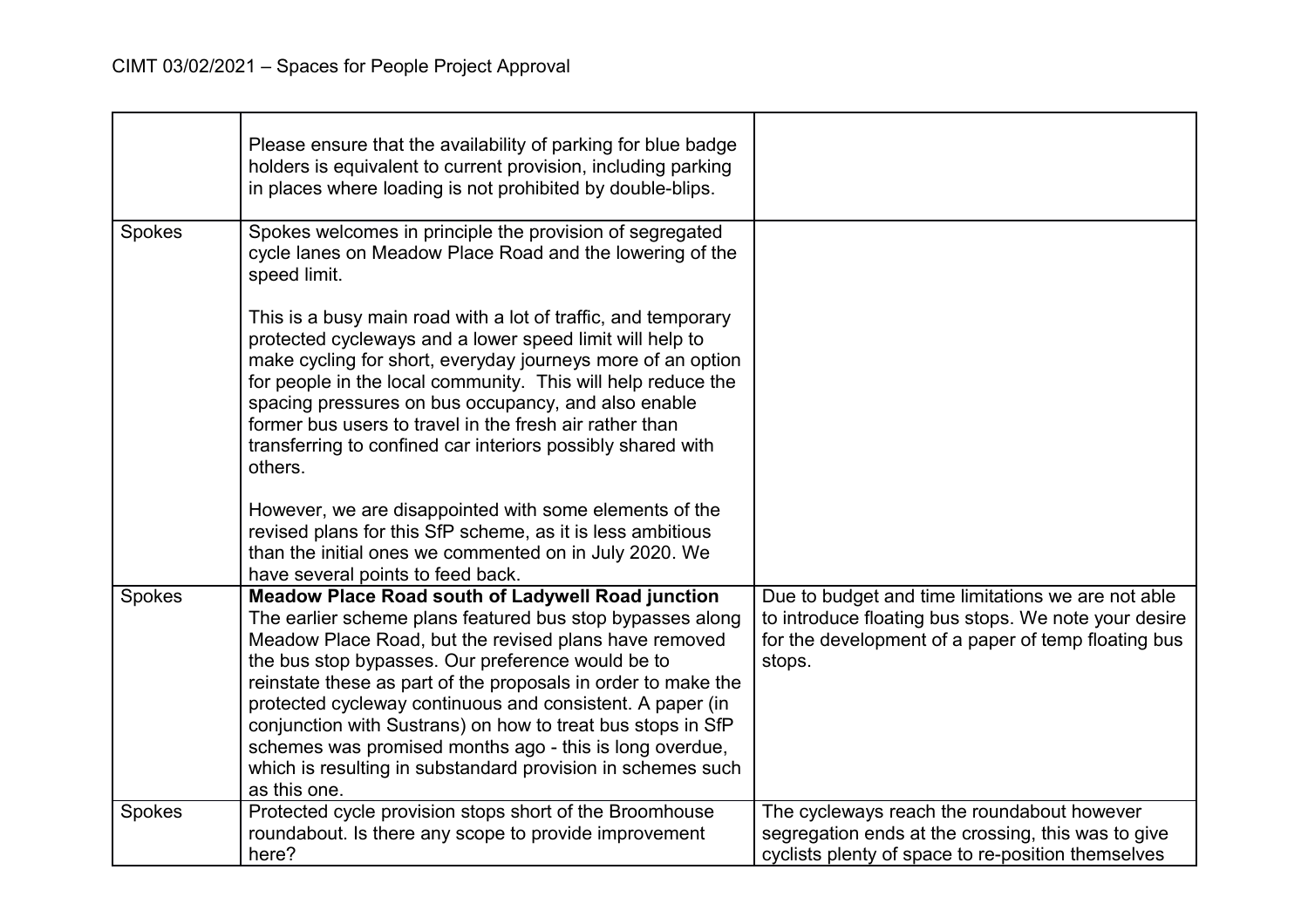|        |                                                                                                                                                                                                                                                                                                                                                                                                                                                                                                                                                                                                                                             | currently on the road depending on what turn they<br>are making at the roundabout.                                                                                                                                                                                                                                                                                                                                               |
|--------|---------------------------------------------------------------------------------------------------------------------------------------------------------------------------------------------------------------------------------------------------------------------------------------------------------------------------------------------------------------------------------------------------------------------------------------------------------------------------------------------------------------------------------------------------------------------------------------------------------------------------------------------|----------------------------------------------------------------------------------------------------------------------------------------------------------------------------------------------------------------------------------------------------------------------------------------------------------------------------------------------------------------------------------------------------------------------------------|
| Spokes | It's not clear what is happening to the guard rails at the<br>toucan crossing between South Gyle Road and Broomhall<br>Road, part of Quiet Route 9. If they are being kept, they<br>should be modified to allow an easier route for cyclists<br>going along QR9; at present, cyclists have to take some<br>very sharp turns, difficult for cargo bikes or adapted cycles.<br>There should also be room for cyclists wishing to turn right<br>onto QR9 from Meadow Place Road to wait for the toucan<br>crossing phase.                                                                                                                      | We understand the desire to remove them.<br>However, we feel that without civils works to<br>change the crossing alignment, a temporary<br>removal of guardrail will not be beneficial and could<br>increase safety risks.<br>Unfortunately, there is insufficient road width to<br>provide more space for turning right here, also as it<br>is within a crossing, no right turn lane could be<br>marked.                        |
|        | All protected cycle provision and cycle lanes, particularly<br>pinch points at pedestrian refuges, should be coloured to<br>help show cycle priority to drivers                                                                                                                                                                                                                                                                                                                                                                                                                                                                             | We will consider this.                                                                                                                                                                                                                                                                                                                                                                                                           |
| Spokes | <b>Meadow Place Road north of Ladywell Road junction</b><br>Protected provision has been removed completely from the<br>north part of Meadow Place Road in comparison to the<br>earlier proposals. This is disappointing, however we do note<br>that there has been some protected provision provided on<br>Ladywell Road instead. Our assumption therefore is that<br>this scheme is to accommodate desire lines heading along<br>Ladywell Road and vice versa, rather than towards<br>Drumbrae roundabout. We note that the recent High Street<br>SfP proposals aim to dovetail into this new protected<br>provision along Ladywell Road. | Your assumption is correct.                                                                                                                                                                                                                                                                                                                                                                                                      |
| Spokes | <b>Ladywell Road</b><br>We are pleased to see parking prohibition along both sides<br>of Ladywell Road to provide space and make sightlines<br>clearer. Parking prohibition is better along the westbound<br>route - the eastbound side is spotty and this is also reflected<br>in the piecemeal protective kerbing along the road for<br>cyclists.                                                                                                                                                                                                                                                                                         | We note your preference for a longer eastbound<br>cycleway. Unfortunately, there is a need here for<br>on street parking as the near by houses have no off<br>street parking or nearby alternative on street<br>parking. Further the 3 disabled bays have to be<br>retained. We feel that the eastbound cycleway still<br>provides a useful safe space for cycles on the lead<br>into the cycle provision and traffic calming on |
|        | We would like to see better protection on the eastbound                                                                                                                                                                                                                                                                                                                                                                                                                                                                                                                                                                                     | Corstorphine High St.                                                                                                                                                                                                                                                                                                                                                                                                            |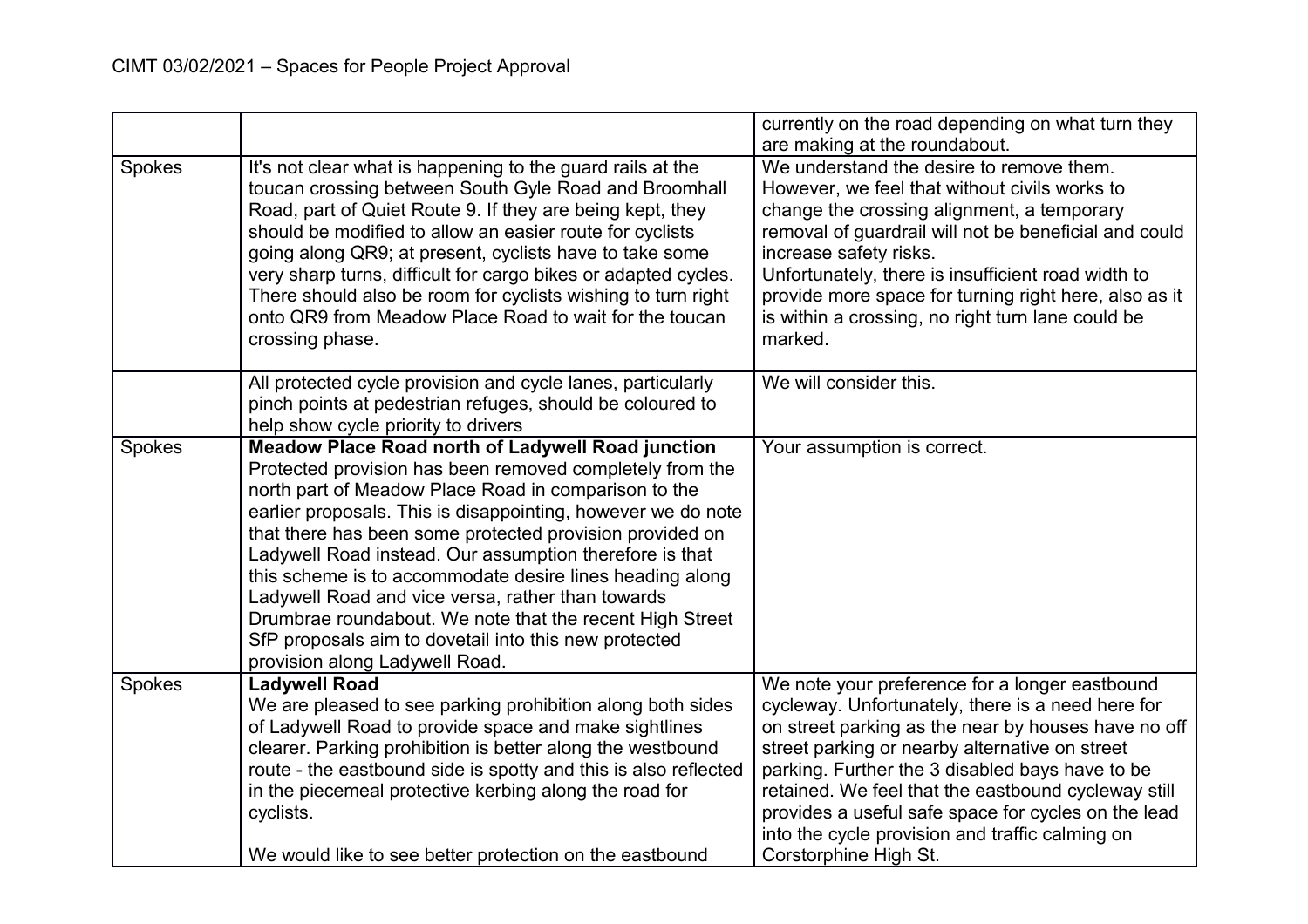|                             | side of the road - at the moment the provision is verging on<br>pointless, as cyclists would have to weave in and out of bus<br>stops and car parking to access the very short protected<br>lanes. There is an argument to remove the eastbound side<br>completely if you can't improve it, because it does not<br>provide much protection in its current form. If the eastbound<br>section is to be retained however, consideration should be<br>given to removing the first bus stop since it's so close to the<br>second one (<150m). If removed, the recommended<br>spacing (~400m) would still be maintained. This allows a<br>longer section of protection but it's still not great. | Bus stop removal was considered, however, on<br>balance, it was felt that retaining stops was<br>important, particularly for more vulnerable groups<br>in the area                                          |
|-----------------------------|--------------------------------------------------------------------------------------------------------------------------------------------------------------------------------------------------------------------------------------------------------------------------------------------------------------------------------------------------------------------------------------------------------------------------------------------------------------------------------------------------------------------------------------------------------------------------------------------------------------------------------------------------------------------------------------------|-------------------------------------------------------------------------------------------------------------------------------------------------------------------------------------------------------------|
| Spokes                      | The south side of the road is better provisioned, although<br>we do note that there are still obstacles to contend with,<br>including bus stops and pinch points with pedestrian<br>refuges. We would suggest that the road at pedestrian<br>refuges and the cycle lane (both protected and unprotected)<br>is painted a different colour, so drivers have a clearer<br>understanding of priority. We would also suggest the use of<br>bus stop bypasses.                                                                                                                                                                                                                                  | We will consider adding red coloured surfacing                                                                                                                                                              |
| Spokes                      | As our High Street SfP response stated, it is unfortunate<br>that protected cycling provision cuts out half way along<br>Ladywell Road and it is not extended along the High Street.<br>This is a busy road with many local amenities and a primary<br>school; protected provision along this entire stretch would<br>be beneficial. Perhaps this can be looked at as part of the<br>wider Corstorphine Connections scheme, if SfP budget and<br>remit is insufficient to address.                                                                                                                                                                                                         | Further measures for cycle improvement can be<br>considered through the Corstorphine Connections<br>project.                                                                                                |
| Low Traffic<br>Corstorphine | We support the main body of the SfP interventions for<br>Meadow Place Road and Ladywell Road, but ask for<br>adjustment to the Ladywell Road design to allow for an<br>unbroken eastbound protected cycle lane.                                                                                                                                                                                                                                                                                                                                                                                                                                                                            | We note your preference for a longer eastbound<br>cycleway. Unfortunately, there is a need here for<br>on street parking as the nearby houses have no<br>off-street parking or nearby alternative on street |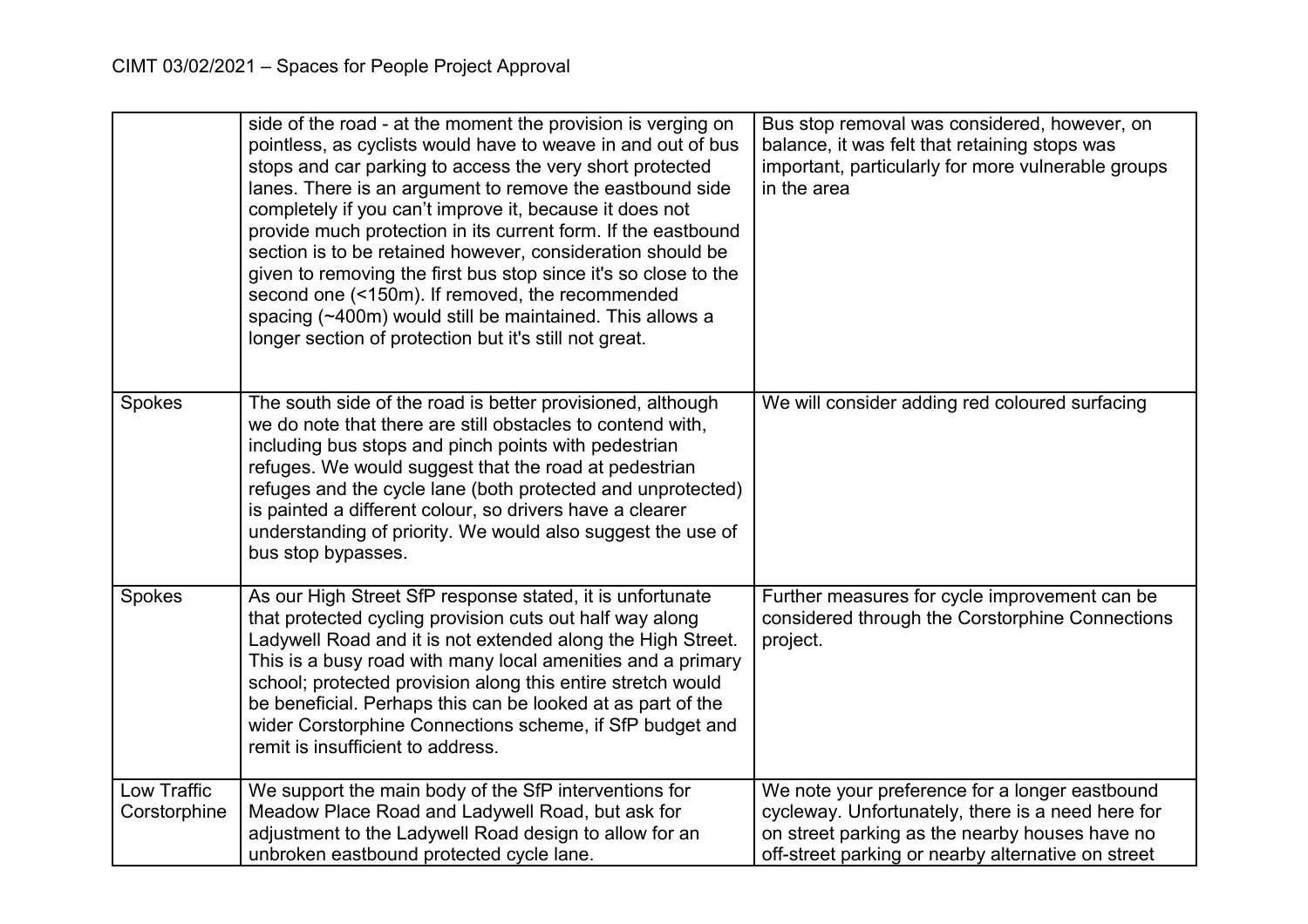|                             |                                                                                                                                                                                                                                                                                                                                                                                                                                                                                                                                                                                                                                                               | parking. Further the 3 disabled bays have to be<br>retained. We feel that the eastbound cycleway still<br>provides a useful safe space for cycles on the lead<br>into the cycle provision and traffic calming on<br>Corstorphine High St. |
|-----------------------------|---------------------------------------------------------------------------------------------------------------------------------------------------------------------------------------------------------------------------------------------------------------------------------------------------------------------------------------------------------------------------------------------------------------------------------------------------------------------------------------------------------------------------------------------------------------------------------------------------------------------------------------------------------------|-------------------------------------------------------------------------------------------------------------------------------------------------------------------------------------------------------------------------------------------|
| Low Traffic<br>Corstorphine | <b>Ladywell Road</b><br>We are disappointed with the inadequate cycle provision on<br>the first part of the eastbound Ladywell Road where car<br>parking (we assume this is disabled access) breaks up the<br>protected cycle provision and appears to turn the cyclist out<br>into the line of vehicular traffic. More consistent protection<br>for people cycling, that allows for a full length unbroken<br>cycle lane eastbound would clearly be preferable.                                                                                                                                                                                              | As above                                                                                                                                                                                                                                  |
| Low Traffic<br>Corstorphine | <b>North section of Meadow Place Road</b><br>The decision not to carry the SfP intervention on through<br>Drumbrae roundabout and up Drumbrae to the other SfP<br>interventions on Drumbrae North is disappointing. Whilst we<br>understand this is outside the remit of this particular<br>intervention, we would like to ask this to be considered<br>more fully in future. We believe a properly linked and direct<br>segregated north/south cycle route, linking the Calder Road<br>and the south of the city with Cramond, Barnton and the<br>north west of the city would be a significant strategic<br>improvement to the cycling network in the city. | We note the suggestion for further linking up of the<br>two schemes as part of any future scheme outside<br>of SfP.                                                                                                                       |
| Public in<br>support $(6)$  | It will make the route to the local school much safer and<br>something we would consider by bike (which presently we<br>would not due to the volume of traffic and parking)<br>Keen to see an extension of Edinburgh cycling network in<br>order to encourage active travel and improve sustainability.                                                                                                                                                                                                                                                                                                                                                       |                                                                                                                                                                                                                                           |